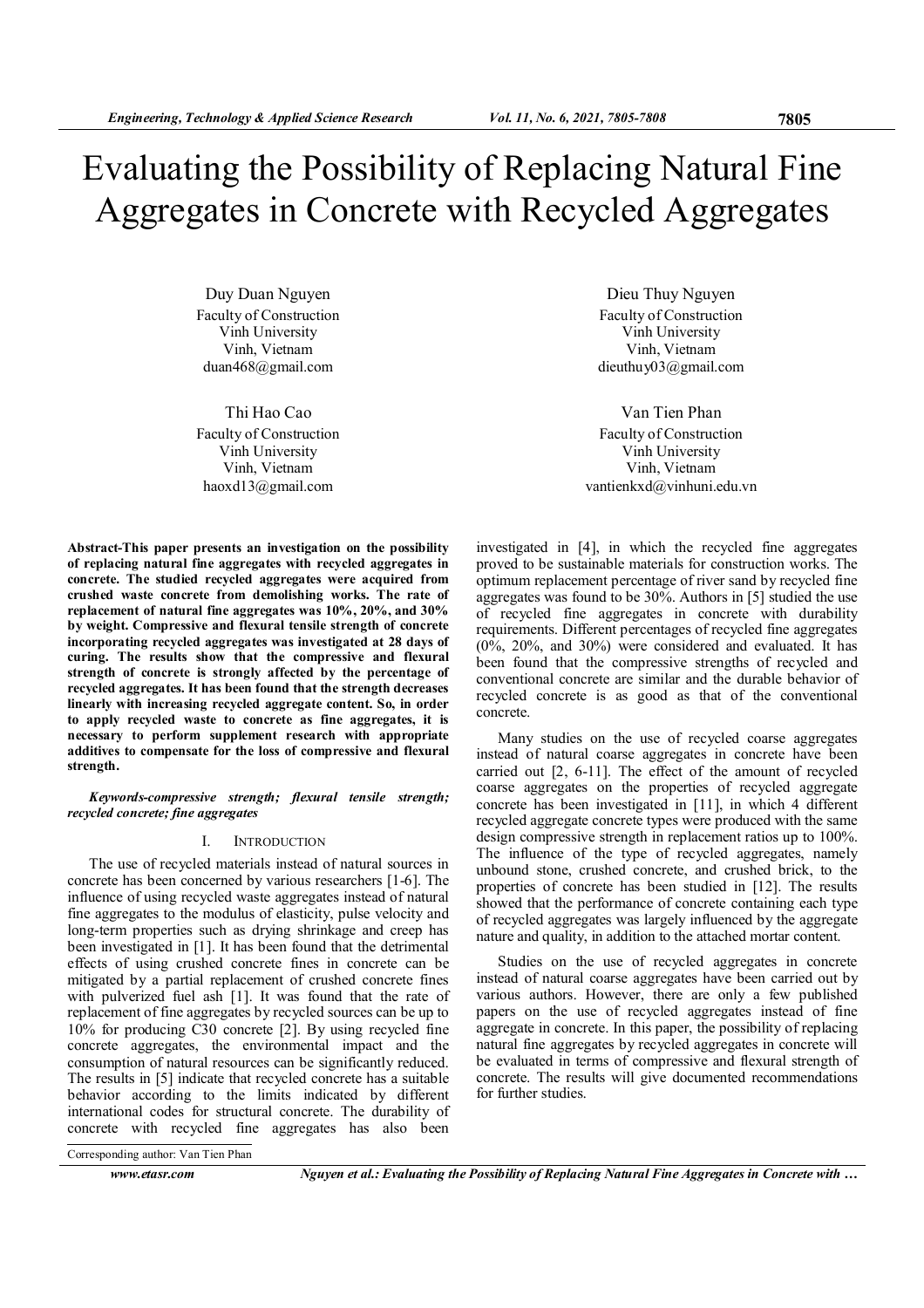# II. COMPOSITION OF RECYCLED CONCRETE

Waste concrete obtained from demolishing works was crushed and then sieved through standard sized sieves to obtain fine recycled aggregates with diameter ranging between 0.14mm and 5mm. The crushed aggregates were soaked in water until saturation, and then they were allowed to dry at room temperature. For evaluating the possibilities of replacing natural fine aggregates with recycled aggregates in concrete, a reference mixture was selected. Natural sand was then replaced by recycled aggregates at various rates, namely 10%, 20%, and 30% by weight. After casting into molds, the samples were stored under normal conditions and the experiments were carried out at 28 days of curing.

In the compressive strength experiment, normal force was applied on both surfaces of cylindrical concrete specimens with the loading speed set to 0.5kN/s. The maximum compression force was then recorded (Figure 1). Cylindrical samples sizes D150×H300 were cast and cured in normal conditions before being compressed to determine their compressive strength. The compressive strength of concrete was determined based on the Vietnamese standard TCVN 10303:2014.

In the flexural bending test, 3 beam specimens with a size of 150×150×600mm were sampled following the standard TCVN 3105:1993, and were left to be cured for 28 days. The flexural strength of concrete beams was determined based on the TCVN 3119:1993 standard. The four-point bending test setup is shown in Figure 2. The bending load was continuously increasing at a constant rate equal to  $0.6\pm0.4$ daN/cm<sup>2</sup> for 1s until failure occurred.

The replacement rates of recycled aggregates were 0%, 10%, 20% and 30%. Mix components for  $\text{Im}^3$  of concrete are presented in Table I.



Fig. 1. (a) An in-process experiment (CP20) and (b) the recorded destructive force.

www.etasr.com Nguyen et al.: Evaluating the Possibility of Replacing Natural Fine Aggregates in Concrete with...



Fig. 2. Flexural experimental set-up.

TABLE I. MIX CONTENTS FOR 1 m<sup>3</sup> OF CONCRETE

| Cement (kg) | Sand<br>(kg) | Coarse aggregates (kg) | Water<br>(kg) |
|-------------|--------------|------------------------|---------------|
|             |              |                        |               |

## III. RESULTS AND DISCUSSION

The peak normal load obtained in the compression experiment is shown in Table II. From the value of the destructive force P (kN) of each sample, the compressive strength (MPa) is calculated as follows:

The bearing area S is calculated by (1) where R is the sample radius, which is half the sample diameter  $D = 15$ cm, so:

$$
S = \pi \cdot R^2 = \pi \cdot 7 \cdot 5^2 = 176.71 \, \text{cm}^2 \quad (1)
$$

The compressive strength is then calculated by (2):

## $R=a.P/S$  (2)

where P is the destructive load of the sample, S is the compressive area,  $\alpha$  is the coefficient of converting the experimental results when compressing samples with different size from the standard samples  $(150\times150\times150)$ mm). With cylinder sample D150×H300,  $\alpha$  = 1.2.

TABLE II. COMPRESSIVE STRENGTH EXPERIMENT RESULTS

| No.            | Replacement<br>rate | Sample<br>destructive<br>force (kN) | Compressive<br>strength (MPa) | Average<br>value<br>(MPa) |
|----------------|---------------------|-------------------------------------|-------------------------------|---------------------------|
|                |                     | 295.2                               | 20.04                         |                           |
| $\overline{c}$ | $0\%$               | 293.5                               | 19.93                         | 19.98                     |
| 3              |                     | 294.1                               | 19.97                         |                           |
| 4              |                     | 288.1                               | 19.56                         |                           |
| 5              | $10\%$              | 286.2                               | 19.43                         | 19.36                     |
| 6              |                     | 281.3                               | 19.10                         |                           |
| 7              |                     | 262.1                               | 17.79                         |                           |
| 8              | $20\%$              | 259.4                               | 17.61                         | 17.82                     |
| 9              |                     | 265.8                               | 18.04                         |                           |
| 10             |                     | 251.2                               | 17.05                         |                           |
| 11             | 30%                 | 252.4                               | 17.13                         | 17.07                     |
| 12             |                     | 250.8                               | 17.03                         |                           |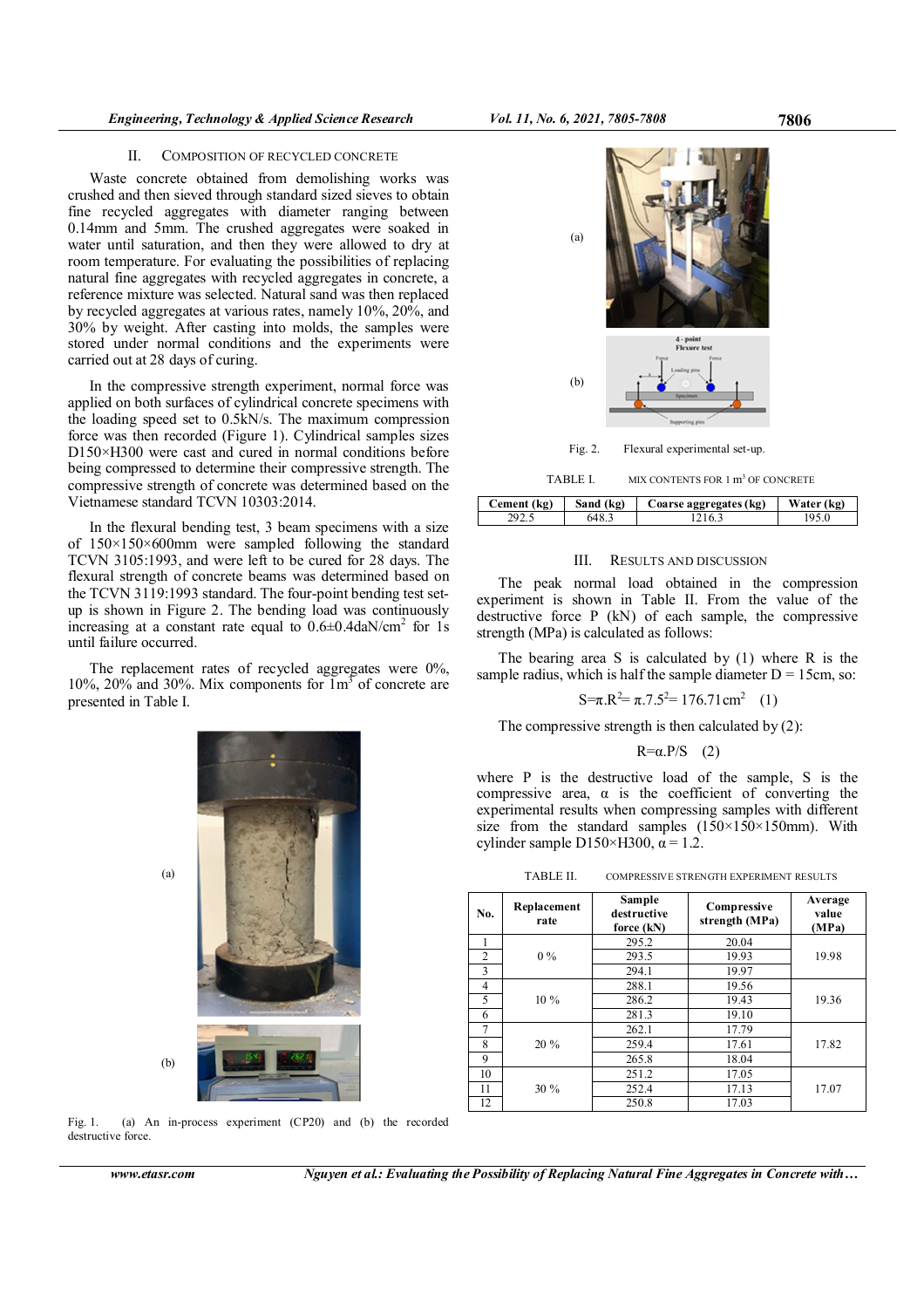The value of compressive strength of the experimental samples in shown in Table II. It can be observed that the replacement of recycled fine aggregates affects significantly the compressive strength of concrete. The decrease is recorded as 3% at the replacement rate of 10%, 10% at the replacement rate of 20%, and 14% at the replacement rate of 30%. The compressive strength of concrete at various replacement rates of recycled fine aggregate is shown in Figure 3.



Fig. 3. Compressive strength of concrete at various replacement rates of natural fine aggregates with recycled fine aggregates.

The maximum force achieved in the bending test is the bending load that breaks the specimen. Table III shows the maximum bending force obtained in the flexural bending test. The flexural strength of beam specimens was calculated according to TCVN 3119:1993 by using (3):

 $R_{fs} = \gamma P l/(a.b^2) (daN/cm^2)$  (3)

where P is the recorded maximum force, I is the span length, a and b are the dimensions of the specimen and  $y$  is the coefficient of converting the experimental results when compressing samples of different size from the standard samples. In the present flexural experiment, the beam specimen was cast in standard dimensions, therefore  $y = 1$ .

It can be seen from Figure 4 that the flexural strength of the specimens decreased linearly with increasing recycled aggregates percentage of replacement.

TABLE III. FLEXURAL BENDING EXPERIMENT RESULTS

| No. | Replacement<br>rate | <b>Maximum</b><br>force $(kN)$ | Flexural<br>strength<br>(MPa) | Average<br>value (MPa) |
|-----|---------------------|--------------------------------|-------------------------------|------------------------|
|     |                     | 52.03                          | 8.48                          |                        |
| 2   | $0\%$               | 53.12                          | 8.66                          | 8.56                   |
| 3   |                     | 52.37                          | 8.53                          |                        |
| 4   |                     | 52.28                          | 8.52                          |                        |
| 5   | $10\%$              | 52.09                          | 8.49                          | 8.47                   |
| 6   |                     | 51.50                          | 8.39                          |                        |
| 7   |                     | 50.26                          | 8.19                          |                        |
| 8   | $20\%$              | 50.96                          | 8.30                          | 8.27                   |
| 9   |                     | 51.02                          | 8.31                          |                        |
| 10  |                     | 50.12                          | 8.17                          |                        |
| 11  | $30\%$              | 49.05                          | 7.99                          | 8.05                   |
| 12  |                     | 48.98                          | 7.98                          |                        |



Fig. 4. Flexural strength of concrete at various replacement rates of natural fine aggregates with recycled fine aggregates.

The diminution of strength of recycled concrete with partially replacement of recycled aggregates has been reported by numerous authors  $[2, 3, 7, 10, 12]$ . The present investigation on the influence of recycled fine aggregates on the compressive and flexural strength of concrete indicates that the compressive strength and flexural strength decrease linearly with the increasing content of recycled aggregates. Therefore, in order to apply recycled waste to concrete as fine aggregates, it is necessary to perform supplement research with appropriate additives to compensate for the shown above loss of strength. It is also possible to consider reinforcing concrete with fibers at appropriate concentrations.

# IV. CONCLUSION

The current paper presented the results of a research on the compressive and flexural strength of concrete utilizing recycled fine aggregates from demolition works. The rates of replacement of natural aggregate with recycled aggregates were 0%, 10%, 20%, and 30%. The experiments were performed at 28 days of curing. The results show that the compressive strength and flexural strength of concrete are strongly affected by the percentage of recycled aggregates. It has been found that the strength decreases linearly with the increasing percentage of recycled aggregates. Additional studies are needed to evaluate more thoroughly the effectiveness of the use of recycled aggregates in concrete.

#### **REFERENCES**

- [1] R. Sri Ravindrarajah and C. T. Tam, "Recycling concrete as fine aggregate in concrete," International Journal of Cement Composites and Lightweight Concrete, vol. 9, no. 4, pp. 235–241, Nov. 1987, https://doi.org/10.1016/0262-5075(87)90007-8.
- [2] V. T. Phan and T. H. Nguyen, "The Influence of Fly Ash on the Compressive Strength of Recycled Concrete Utilizing Coarse Aggregates from Demolition Works," Engineering, Technology & Applied Science Research, vol. 11, no. 3, pp. 7107–7110, Jun. 2021, https://doi.org/10.48084/etasr.4145.
- [3] H. Yaprak, H. Aruntaş, I. Demir, O. Simsek, and G. Durmuş, "Effects of the fine recycled concrete aggregates on the concrete properties," International Journal of Physical Sciences, vol. 6, no. 10, pp. 2455– 2461, May 2011.
- S. K. Kirthika and S. K. Singh, "Durability studies on recycled fine aggregate concrete," Construction and Building Materials, vol. 250, Jul. 2020, Art. no. 118850, https://doi.org/10.1016/j.conbuildmat.2020. 118850.